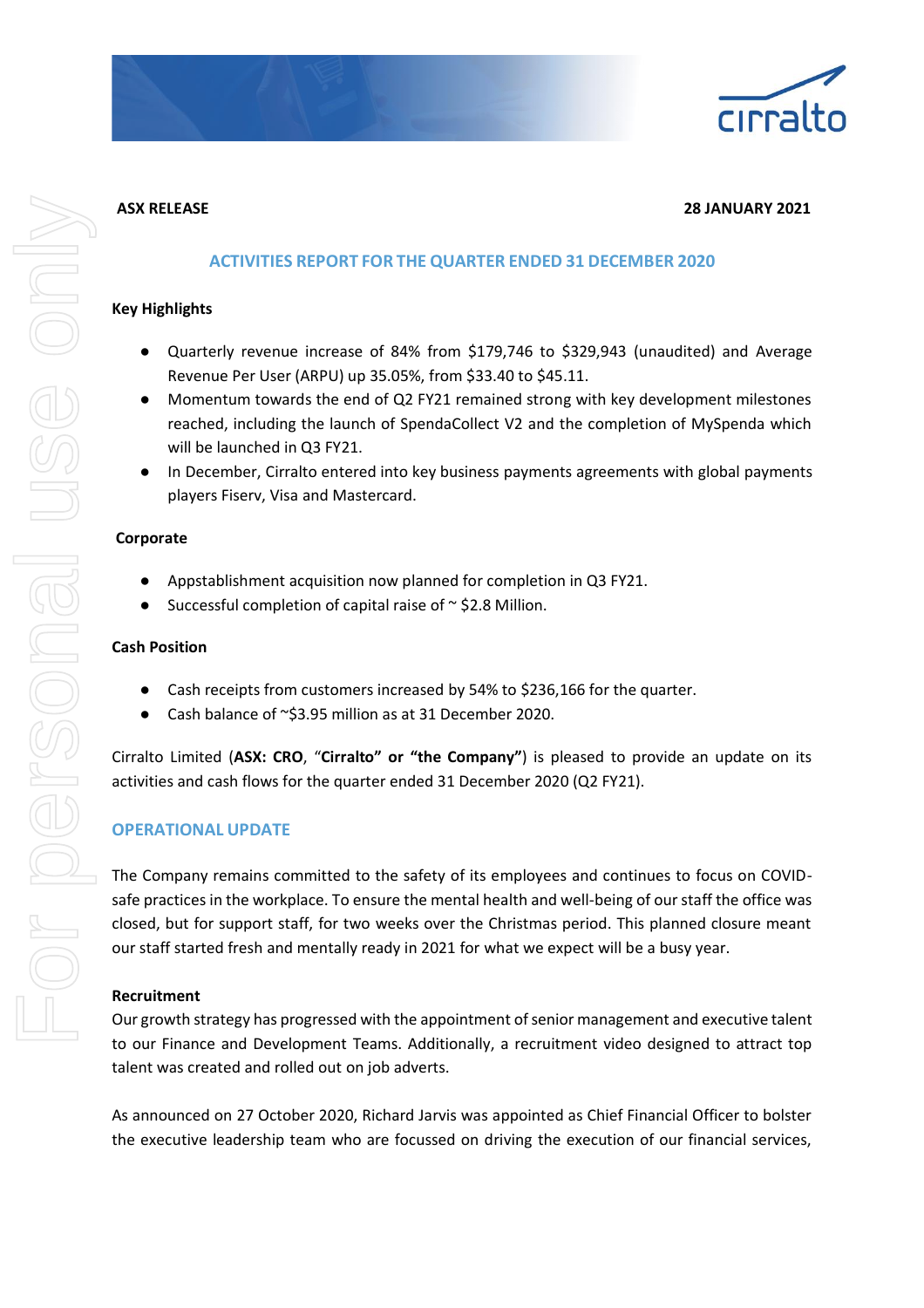## **Key agreements with global payments providers**

As announced on 7 December 2020, Cirralto has entered into a strategic Business Payments Solutions Provider ("BPSP") agreement with Fiserv and Visa, in which Fiserv will serve as the exclusive merchant acquirer under Visa's BPSP merchant services agreement.

The signing of this agreement followed many months of mutual due diligence between all parties and is a significant milestone for the Company. Of notable significance is that the agreement allows Cirralto to further leverage its existing Spenda product suite with improved transactional profit margins. For example, where Cirralto is processing transactions between two businesses (which is part of the Company's overall strategy to create a Ledger to Ledger payments service between businesses), it has the opportunity to derive additional revenue streams by earning a percentage based fee on every transaction processed.

As announced on 14 December 2020 and building on the Fiserv/Visa BPSP agreement, Cirralto entered into a strategic Business Payment Aggregator ("BPA") agreement with Fiserv and Mastercard, to extend its Business Payments services offering.

Both business payments agreements improve the efficiency and margin of the Company's payment stack. Through these strategic partnerships, we can deliver quicker onboarding, higher conversion rates and create better value for our customers.

The Development team is currently implementing the required software changes to leverage off these agreements and we expect to see the effects in Q3 FY21, with a soft launch of the BPA/BPSP services planned in February, followed by a full launch shortly thereafter.

## **Product Development**

## **Expanded Payment Options**

With BPA and BPSP services implementation well underway at the end of quarter, the Company is looking to Q3 FY21 to launch an expanded set of Spenda payment services. Providing a highly functional payment platform for business is one of the key drivers at Cirralto. With that in mind, we have been working hard to create flexibility that allows businesses to take control of their cash flow and take/make payments in the way that best suits them.

- **Improved Bill Presentment -** Q3 FY21 will see the launch of a Spenda bill presentation tool offered to merchants that will deliver customers more payment flexibility, lower transaction processing costs, faster settlement, multi-invoice payment and improved integration.
- **Workflow Payments -** Businesses can get paid for products and services at the point an invoice becomes due based on real world activity such as job or delivery completion, with verified customer payment details. With this infrastructure, friction is removed from the payment process and certainty is created in debt recovery for the seller.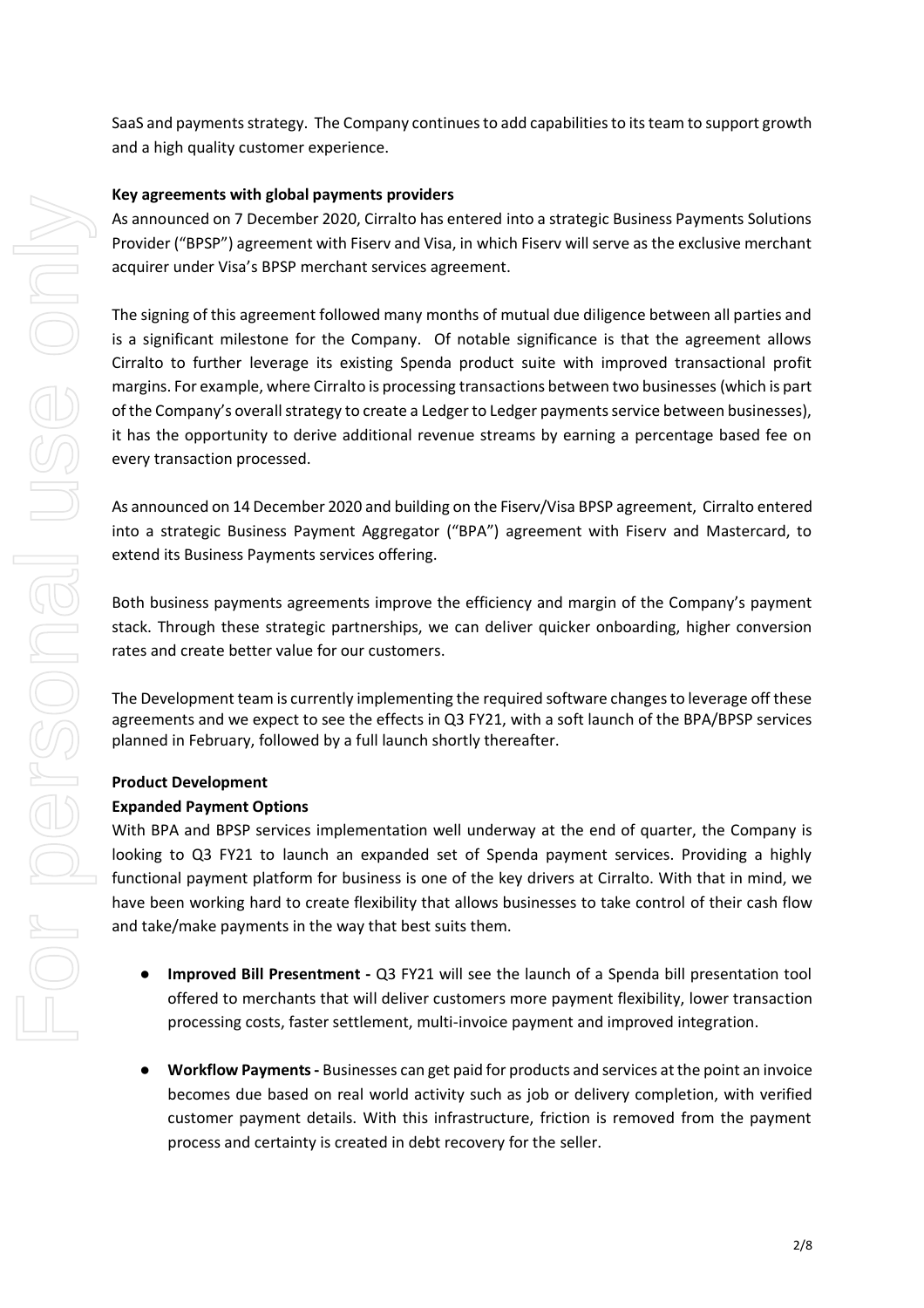- **Intent to Pay framework / Scheduled Payments -** Allows customers to set a scheduled payment plan with their suppliers to settle debt. Customer arrangements which are sent to the supplier provide certainty around their intentions to pay.
- Access to third party finance Through our partnership with Invigo we can offer both buyer and seller initiated immediate payment of invoices. For the seller, this can be used as a tool to extend credit to customers and drive cashflow. For the buyer, it can be used to create liquidity in their business, smooth seasonal purchasing profiles and manage purchasing within credit limits.
- **Unallocated Payments -** Allow customers to make payments without allocating them to a specific invoice. The ability to pay money to an account rather than an invoice is an important functionality that allows the product to be more appealing to larger customers who traditionally integrate with ERP systems, as opposed to small business cloud platforms like Xero and MYOB. The introduction of this feature increases the addressable market for SpendaCollect, allowing us to target enterprise customers as well as the existing SME base.

Managing Director Adrian Floate said "we have created an application architecture that will enable us to move with speed and agility to bring new products to market that enable us to maximise customer wallet share and continue our growth journey".

# **SpendaCollect V2 Launch**

The release of SpendaCollect V2 to the market takes us one step closer to our goal of becoming a world-leading provider of payment services by delivering products which enable buyers and sellers to form, collaborate, interact and pay their Accounts Payable / Receivable in real-time.

As with all products and new features to the Spenda payment suite, reconciliation is fully automated, manual data entry is removed and payments arrive accurately. The addition of these new features to SpendaCollect adds to the power of the software to deliver efficient error-free cash flow between supplier and customer.

Key features of this release include:

- Supplier onboarding, enabling user up-take with minimal implementation support
- Seller defined merchant surcharging
- Unallocated payment workflow
- Introduction of separate merchant IDs
- Adding additional payment options, including the ability to schedule payments and create payment instalments
- SpendaCollect functionalities added to the iOS platform
- 'Remember a credit card' functionality added making future payments quicker and easier

Additional product development and releases for Q3 FY21 include:

- Sales order workflow enhancements
- Merchant surcharging options
- Integrated EFTPOS shift settlement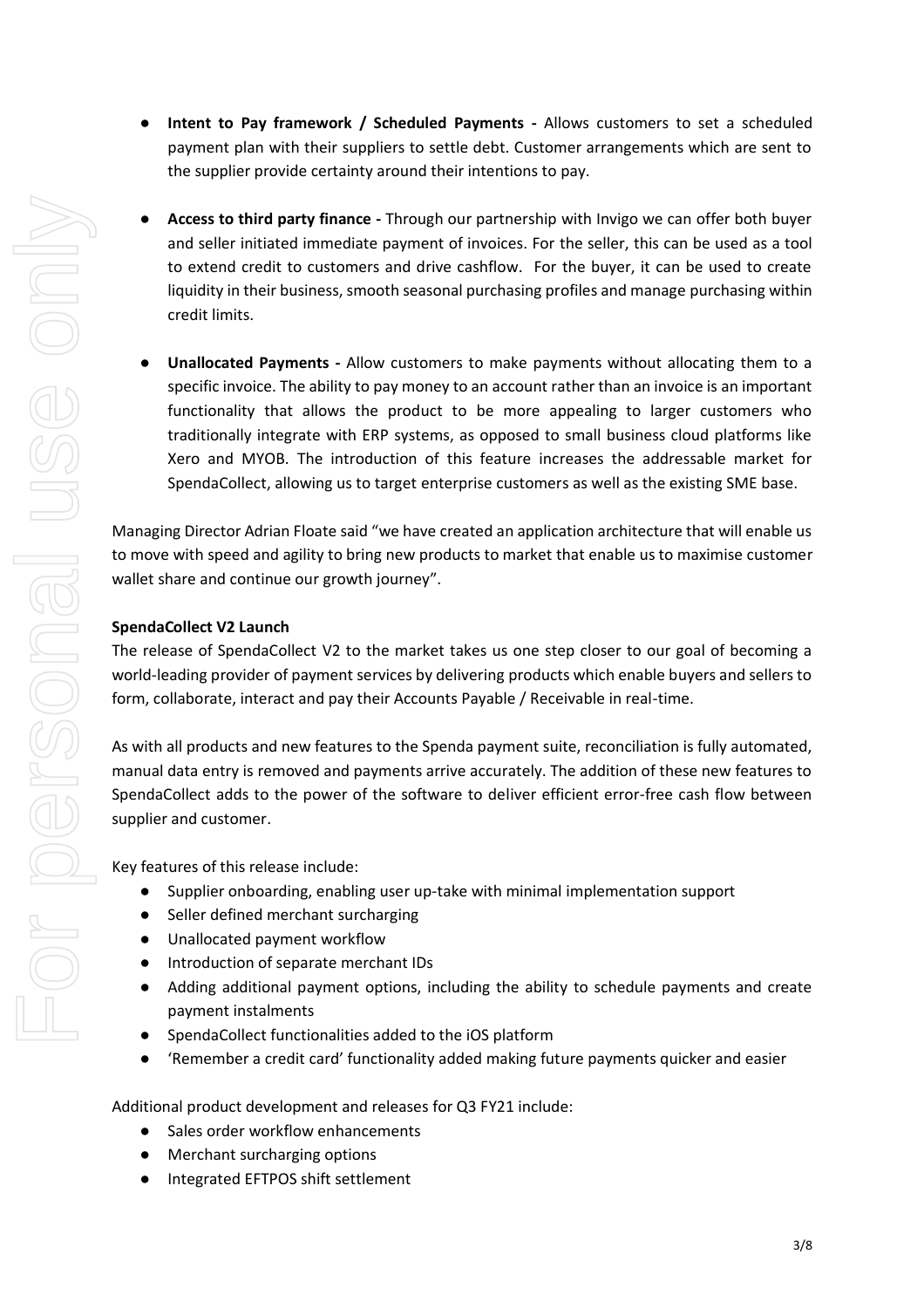- BPSP and Track BPS Onboarding Process
- Remember My Payment Method
- Customer invitation and linking process
- Separate MID for Spenda Collect Customer Portal
- Batch Counter Sales for Generic Customers

## **Marketing and Business Development**

During the quarter, the Company continued to improve business efficiency, processes and the quality of the product suite.

The Company conducted an internal review to optimise the end-to-end software delivery process. The review assessed processes from idea inception through to user stories and scoping, development, testing and go-live release to ensure target delivery dates continued to be met.

Sales and channel wins are delivering pleasing results with the upgrade of existing customers and the acquisition of new channel partners.

The Company's marketing initiatives remained on track during the quarter and continued to target key audiences with tailored campaigns.

Due to restrictions imposed by Covid-19, many marketing and business development events were changed to online or virtual events. The marketing team successfully pivoted their approach to adapt to these changes, and delivered pleasing results including the Company's attendance at the Australian Institute of Credit Management National Conference and the Accounting and Business Expo 2020.

Growing the Company's public profile as well as awareness of its product suite remained a strong focus for the Company during the quarter, with media coverage secured on TV, radio, online and print publications.

Additionally, the new Spenda website was launched during the quarter offering more content to prospective customers and greater lead capture opportunities through the integrated booking feature.

Lead generation campaigns focusing on Payments and eCommerce successfully delivered lead opportunities for the Inside Sales Team and general brand awareness traffic campaigns saw an increase of 38% in session views of the Spenda website; from 8,166 in Q1 FY21 to 11,276 in Q2 FY21. Additionally, the number of goal completions tracked on the website increased substantially.

## **CORPORATE & FINANCIAL UPDATE**

## **Qtr Revenue and Operating Expenses**

The Company delivered strong growth in both unaudited revenue (up 84% from the previous quarter) and cash receipts (up 54%) during the December quarter, and continued to see growth in eCommerce and SpendaCollect digital payment services. Pleasingly, the Company was able to reduce its debtor days during the period.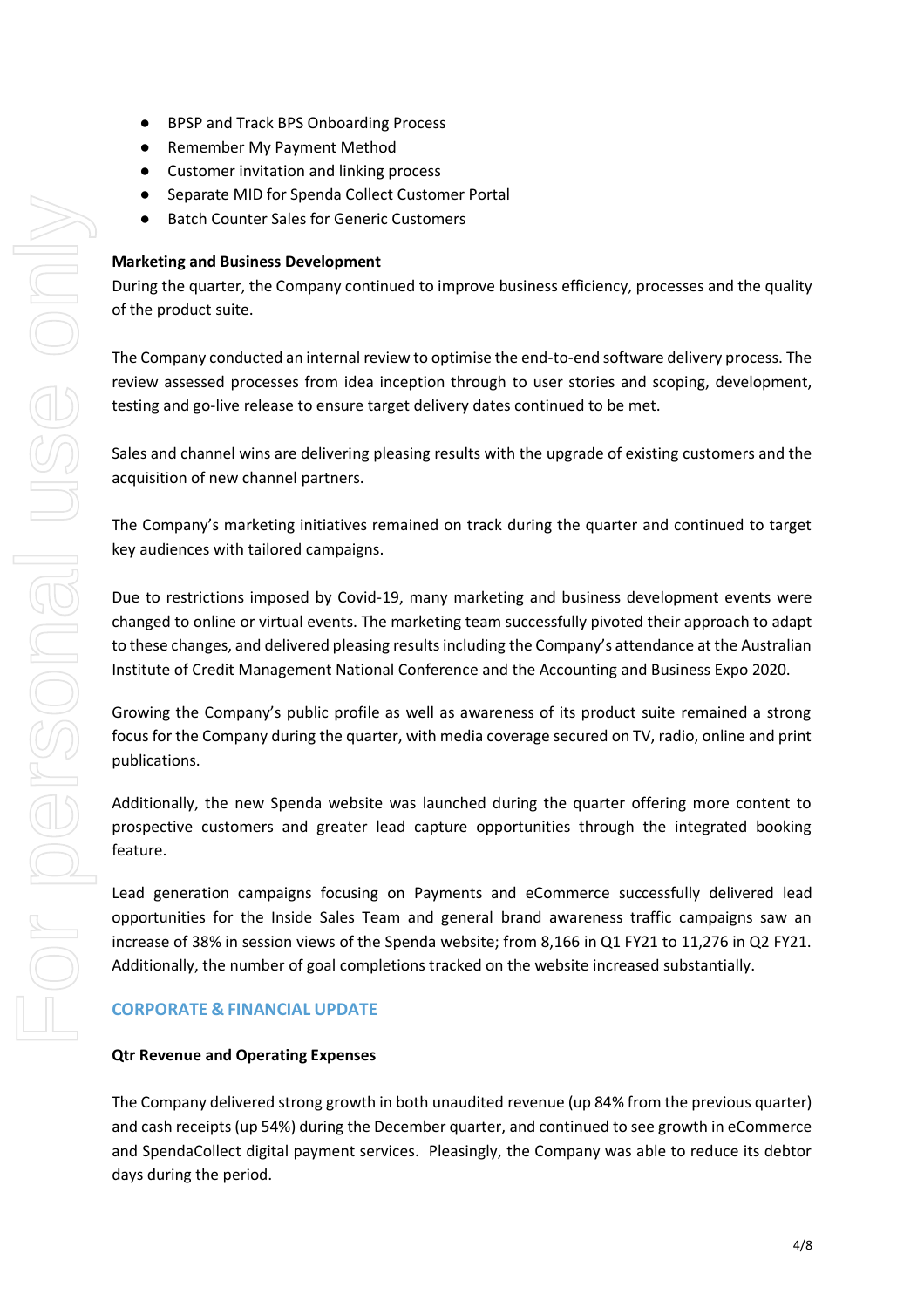

Cirralto Quarterly Revenue Growth March 2020 to December 2020 (July to December unaudited)

Average Revenue Per User ("ARPU") grew from 50% through the quarter to close at \$45/customer at the end of the quarter.



Cirralto Average Revenue Per User Growth March 2020 to December 2020

As noted in the accompanying Appendix 4C, the net cash outflows from operating activities were \$582,207. Total operational cash expenditure for the quarter comprised of \$448K administration and corporate cost, \$304K staff costs, \$75K product related costs, \$13K advertising and marketing and \$2K interest/finance costs.

Payments to related parties during the quarter was \$621k. This included: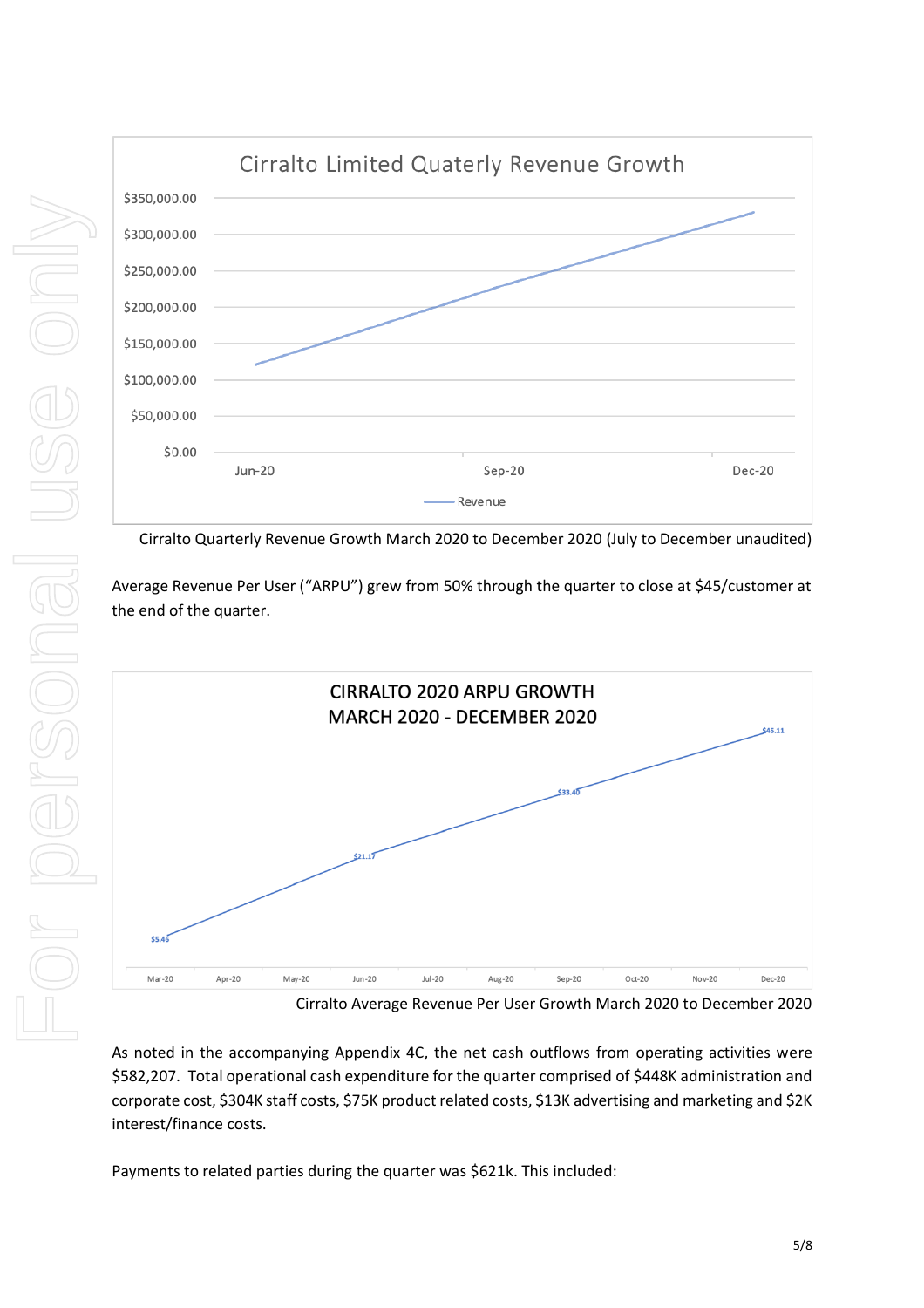- \$70k payments to directors, including director's remuneration and director's superannuation;
- \$28k payments to Appstablishment Pty Ltd for various services provided to Cirralto Limited;
- \$327k payments to Appstablishment Pty Ltd for labour services provided to Cirralto Limited; and
- \$196k loan advance to Appstablishment Pty Ltd.

## **Appstablishment & Spenda IP acquisition**

The Company's significant recent corporate activities has extended the timetable for the proposed acquisition of licensing partner Appstablishment.

The Company is working closely with Appstablishment to satisfy the remaining conditions to the acquisition and expects to dispatch a notice of meeting and Independent Experts Report to shareholders to approve the acquisition in early February 2021, with completion proposed to occur in late March 2021.

As previously stated, the proposed acquisition will deliver in excess of  $\sim$ \$1.9 million in Research and Development grants in FY2021, ~\$500,000 in annual sales, a reduction in overheads and various synergies of the enlarged group.

## **CASH POSITION**

#### **Funding**

Cash receipts for the quarter totaled \$243,000 and total cash at the end of the quarter was A\$3.98 million.

Based on its present operating structure, the Company is adequately funded.

## **About Spenda**

Spenda delivers a fully integrated digital payment and business software solution that enables businesses to transform with fast, error-free digital efficiency. We're on a mission to fundamentally change the way people do business by delivering digital tools that streamline business processes, and improve efficiency and payment practices.

The Spenda solution includes real-time digital business payment services, debt collection software, a dynamic POS and inventory management system, eCommerce and catalogue sharing, as well as service management solutions – all of which can seamlessly integrate into any existing accounting, financial or  $ERP$  management system.

Our engine can push and pull business data such as debtors, creditors, inventory and transactions (purchase orders, invoices, credit notes, etc.) in real-time or based on user-driven events. We allow businesses to do the job once, with no double data entry and removes manual, paper-based processes that are time-consuming and prime to errors.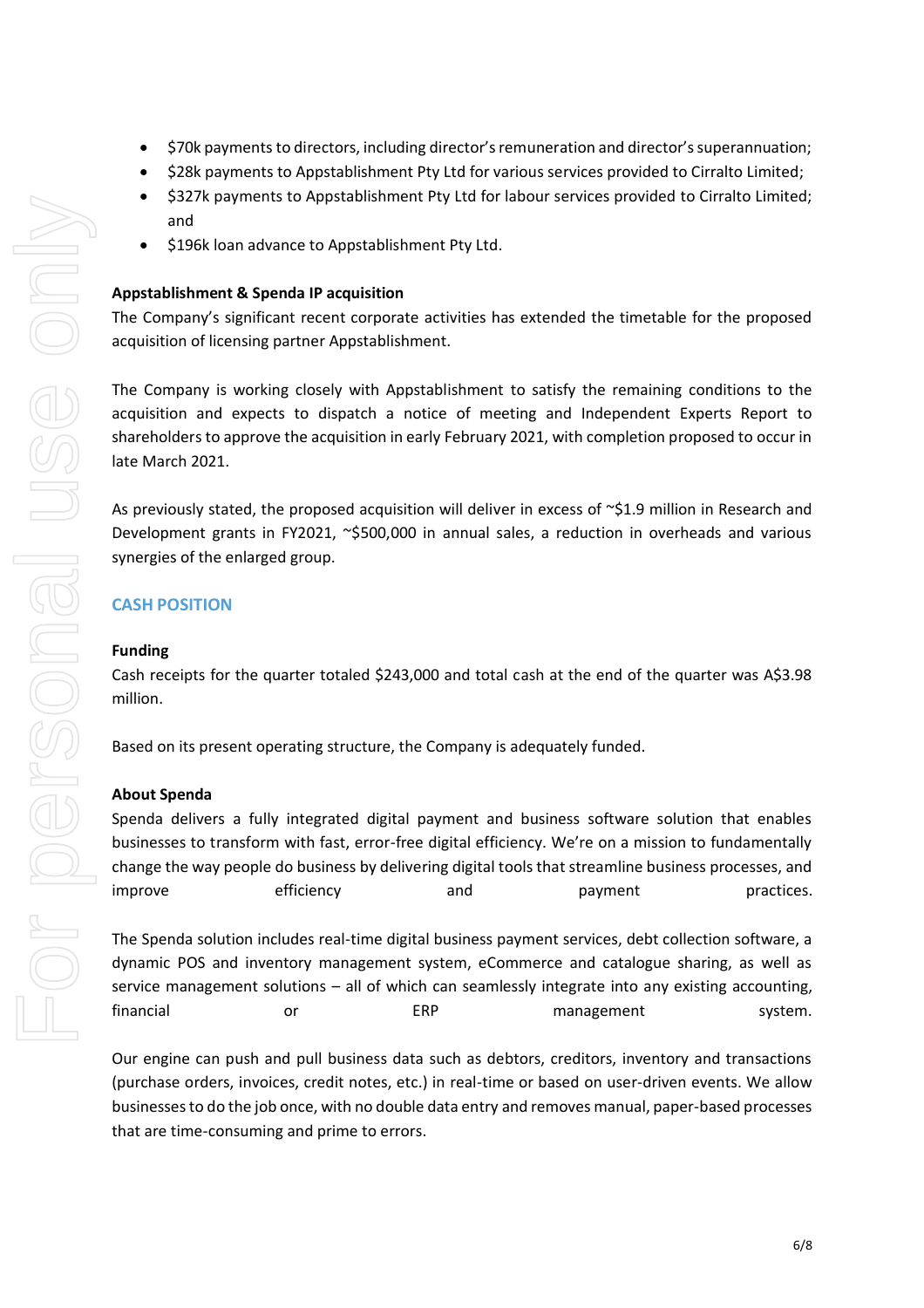#### **Explanation of Terms**

ARPU - The acronym ARPU, means Average Revenue Per User. For the purpose of this announcement it has been calculated by dividing total earned revenue for a period by total software licensees.

Total Customer - For the purpose of this announcement, total customers are calculated by summing the total number of businesses of any kind who have a valid software license.

Total Transactions - For the purpose of this announcement, total transactions are calculated by summing the total number of customer sales, purchase, credit and payment transactions in the period.

Authorised by the Board.

- ENDS -

# cirralto

#### **About Cirralto**

Cirralto Limited (ASX:CRO) is a transaction services business supplying industries with a broad range of B2B payment services, digital trading software and integrated solutions. Our goal is to convert eft payments to card payments utilising the BPSP engagement coupled with our payments collaboration framework. Our competitive advantages deliver customers end-to-end e-invoicing integration, rapid ordering, digital trust and automated reconciliation.

Cirralto supplies its customers a recipe of integrated software to create a vertical market standard operating environment (SOE) that enables the effective and seamless transfer of data from multiple, disparate software systems in one standardised technology solution, such as SpendaRetail. Cirralto has licensing agreements with third party software vendors that enable it to provide integrated SOE solutions to its customers.

For investors seeking information on the Company's activities that relate to marketing, customer events and other acknowledgement of customer activities, this information will be posted to the Company's news section of the website and on social media channels with the handle #getSpenda, active on Twitter, LinkedIn, Instagram and FaceBook.

For more information, see<https://www.cirralto.com.au/>

**Investor Enquiries**

Please email: [shareholders@cirralto.com.au](mailto:shareholders@cirralto.com.au)